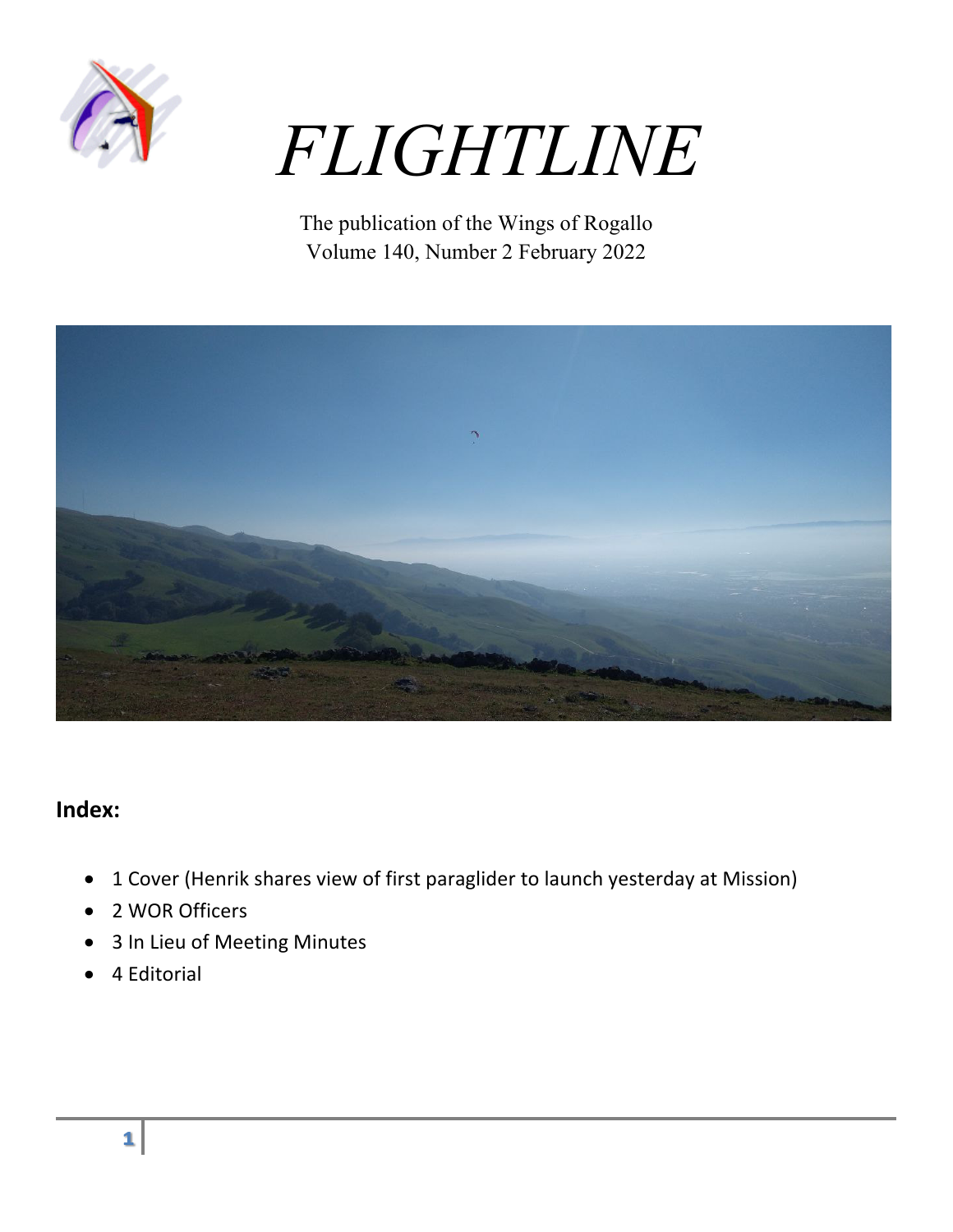### **WOR Officers**

President Ben Wedlock president@wingsofrogallo.org

Vice President Chris Pak vicepres@wingsofrogallo.org

Treasurer Tristan Horn treasurer@wingsofrogallo.org

Secretary Evan Cohen secretary@wingsofrogallo.org

Membership Services Director Richard Sibley memberservices@wingsofrogallo.org

Safety Coordinator Dan Zaslavsky safety@wingsofrogallo.org

Communications Director Isaiah Clapp editor@wingsofrogallo.org

WOR Business PO BOX 361885 Milpitas, CA 95036 http:www.wingsofrogallo.org WOR Member Database http:wingsofrogallo.org/memberdb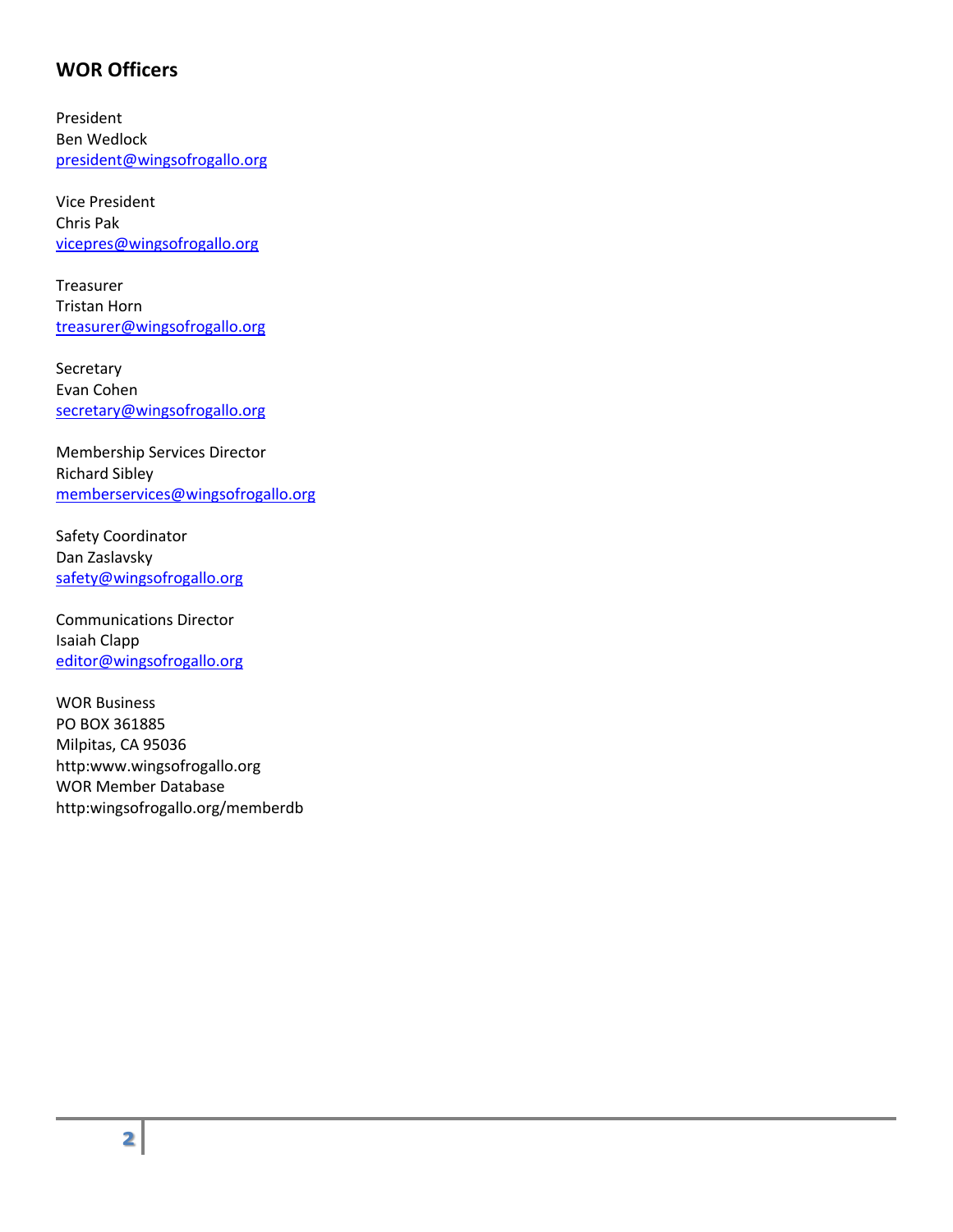## **In Lieu of Meeting Minutes**

Wings of Rogallo has not had a meeting in January.

END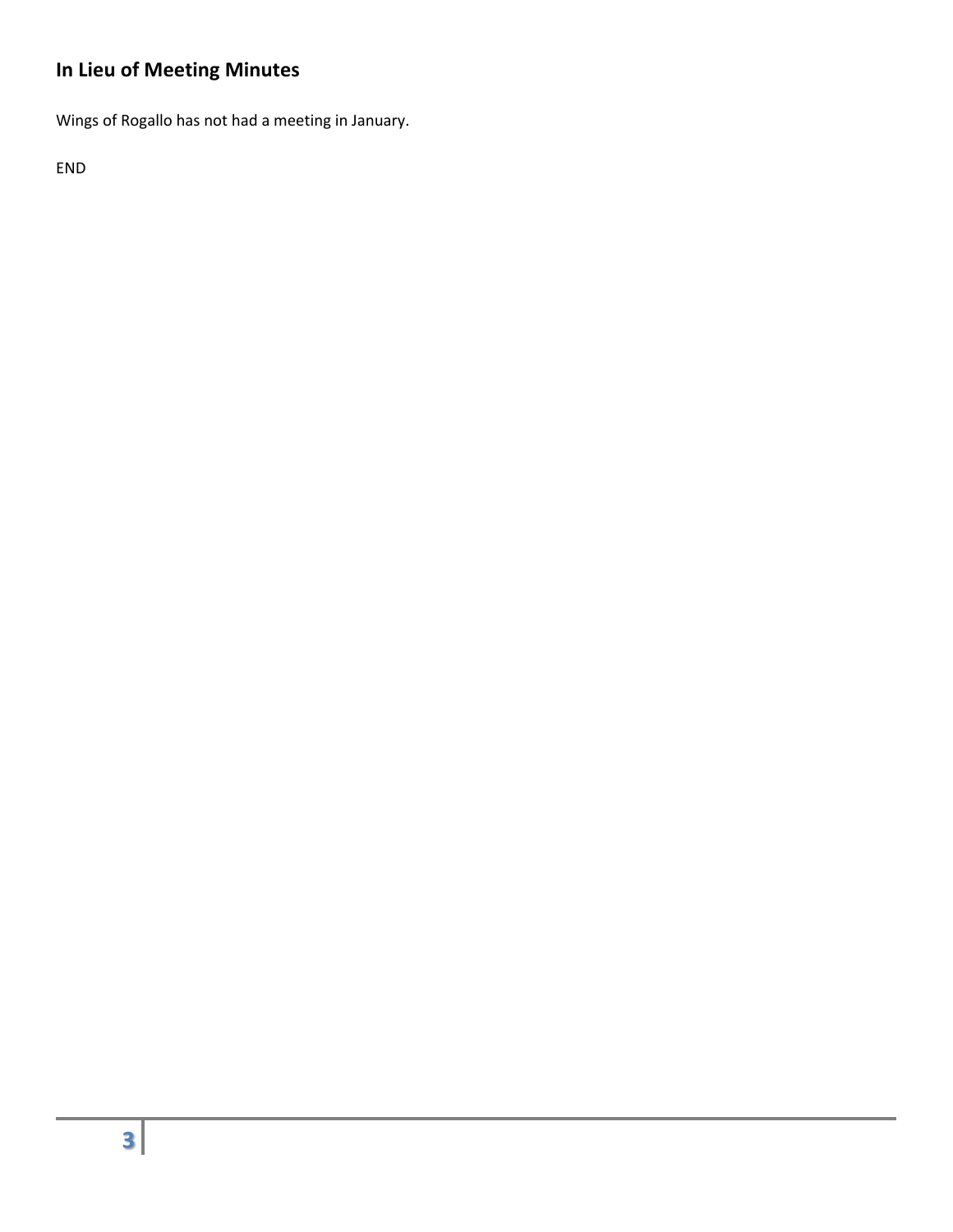## **Editorial February 2022**

January was a good month regarding free flight for Wings of Rogallo members. The first half of the month was particularly active with pleasantly memorable days of buoyant air with differing characteristics per day. The nuances of flyable over-the-back days, at Ed Levin have become a salient topic.

The typical weather of January was present as expected along with the numbers of pilots itching for free flight. Though many that realized flying days would have done so without stellar conditions, they were treated with good many good days. Many days have featured clouds with light rain. This may be the last year of the La Nina weather pattern of cooler than normal water in a region of the Pacific.

Mission got some love this month on occasion in between classic Ed Levin days and on those very same days. On the  $7<sup>th</sup>$ , some achieved 30 minute flights at Mission playing below the clouds with intermittent rain in 25-30 mph wind with some added gusts. In the last days of the month Mission experienced some pilots and turbulence. The  $30<sup>th</sup>$  was a lifty day for earliest pilots in light to nil wind above the haze.

Ed Levin has had a busy month as grass grows tall on the hills. In the first two weeks of the year, unflyable days were a rarity. There was a windy ridge-soaring with thermals day on the 2<sup>nd</sup> which was reported as a fun day with lots of birds and the best flights ever for some. The lift was only inside the upper-level wind as those that found themselves getting below it reported. The next day was a rainy day with some pilots in the air. The third day was nice as well with 80+ percent cloud coverage working early and late

from the lower launches before it started to flow over the back. The fourth day in a row was characterized with thermals. Then two days later students flew while it was strong over the back at Mission. People appeared to be flying or at least hiking with intention to fly on the 9<sup>th</sup>. Another report from the  $12<sup>th</sup>$  said it was good from the top. Strong winds near 60 miles per hour over the back were reported on the fourteenth. On the 22<sup>nd</sup> there was a strong East wind at the LZ but some flew the coast. The next day was flyable but lots of turbulence at both Mission and Ed Levin. The following day produced reports of no lift but no big sink. A glide almost to Mission LZ demonstrated that pilots should not commit to this unless they encounter some lift along the way. On the  $26<sup>th</sup>$ , pilots found lift only at or above launch level at Ed Levin while some flew the coast.

Little has been reported at the Coast and Diablo. The Stables work party is moved to late February. Diablo has had little thought aside from changes to the Site Guide for renewals.

Fifteen new aluminum Mission key lanyards have been produced and can be an expected sight for those using the road to the top. The standard governance is underway and going smoothly with talk of risk assessments, LZ avoidance during helicopter operations, new Ed Levin lock and tall grass care. As the year begins, it is exciting to imagine what may be in store for the rest of 2022.

Into February 2022 we go hoping for an early spring. There may be some rain days left in the winter bringing unstable air to Wings of Rogallo sites. May your flares be as crisp as the tips of the blades of grass.

#### Skydancer